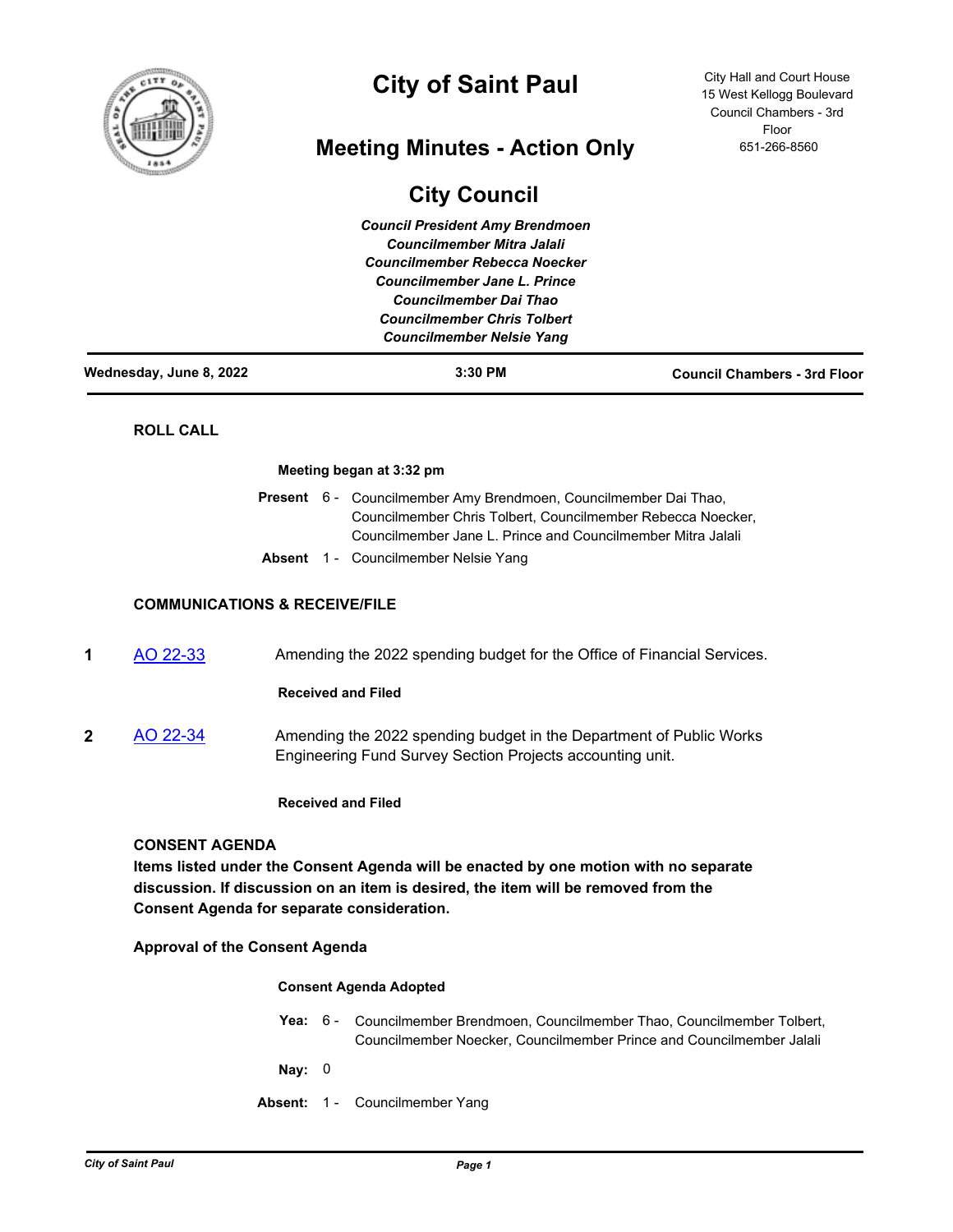|   | <b>City Council</b>       | <b>Meeting Minutes - Action Only</b>                                                                                                                                                                                                                                                                                                                                          | June 8, 2022 |
|---|---------------------------|-------------------------------------------------------------------------------------------------------------------------------------------------------------------------------------------------------------------------------------------------------------------------------------------------------------------------------------------------------------------------------|--------------|
| 3 | <b>RES 22-747</b>         | Approving the City's cost of providing Collection of Vacant Building<br>Registration fees billed during July 27 to February 16, 2022, and setting date<br>of Legislative Hearing for July 5, 2022 and City Council public hearing for<br>August 17, 2022 to consider and levy the assessments against individual<br>properties. (File No. VB2211, Assessment No. 228816)      |              |
|   |                           | <b>Adopted</b>                                                                                                                                                                                                                                                                                                                                                                |              |
| 4 | <b>RES 22-760</b>         | Approving the City's cost of providing Securing and/or Emergency Boarding<br>services during March 2022, and setting date of Legislative Hearing for July 5,<br>2022 and City Council public hearing for August 17, 2022 to consider and levy<br>the assessments against individual properties. (File No. J2211B, Assessment<br>No. 228114)                                   |              |
|   |                           | <b>Adopted</b>                                                                                                                                                                                                                                                                                                                                                                |              |
| 5 | <b>RES 22-761</b>         | Approving the City's cost of providing Excessive Use of Inspection or<br>Abatement services billed during January 20 to February 18, 2022, and setting<br>date of Legislative Hearing for July 5, 2022 and City Council public hearing for<br>August 17, 2022 to consider and levy the assessments against individual<br>properties. (File No. J2211E, Assessment No. 228314) |              |
|   |                           | <b>Adopted</b>                                                                                                                                                                                                                                                                                                                                                                |              |
| 6 | <b>RES 22-762</b>         | Approving the City's cost of providing Graffiti Removal services during<br>February 28 to March 29, 2022, and setting date of Legislative Hearing for July<br>5, 2022 and City Council public hearing for August 17, 2022 to consider and<br>levy the assessments against individual properties. (File No. J2207P,<br>Assessment No. 228406)                                  |              |
|   |                           | <b>Adopted</b>                                                                                                                                                                                                                                                                                                                                                                |              |
| 7 | <b>RES 22-763</b>         | Approving the City's cost of providing Removal of Dangerous Tree service<br>during March 2022 at 1032 Jessie St, and setting date of Legislative Hearing<br>for July 5, 2022 and City Council public hearing for August 17, 2022 to<br>consider and levy the assessments against individual properties. (File No.<br>2206T, Assessment No. 229005)                            |              |
|   |                           | <b>Adopted</b>                                                                                                                                                                                                                                                                                                                                                                |              |
| 8 | <b>RES 22-764</b>         | Authorizing the City to request funds from the FY 2024 Minnesota Department<br>of Transportation (MnDOT) Metro Local Partnership Program and making a<br>commitment for the local share of funding if grants are awarded.                                                                                                                                                     |              |
|   |                           | <b>Adopted</b>                                                                                                                                                                                                                                                                                                                                                                |              |
| 9 | RES 22-765                | Approving the Mayor's reappointments of Mitra Jalali and Rebecca Noecker to<br>serve on The Family Housing Fund.                                                                                                                                                                                                                                                              |              |
|   | <b>City of Saint Paul</b> |                                                                                                                                                                                                                                                                                                                                                                               |              |
|   |                           | Page 2                                                                                                                                                                                                                                                                                                                                                                        |              |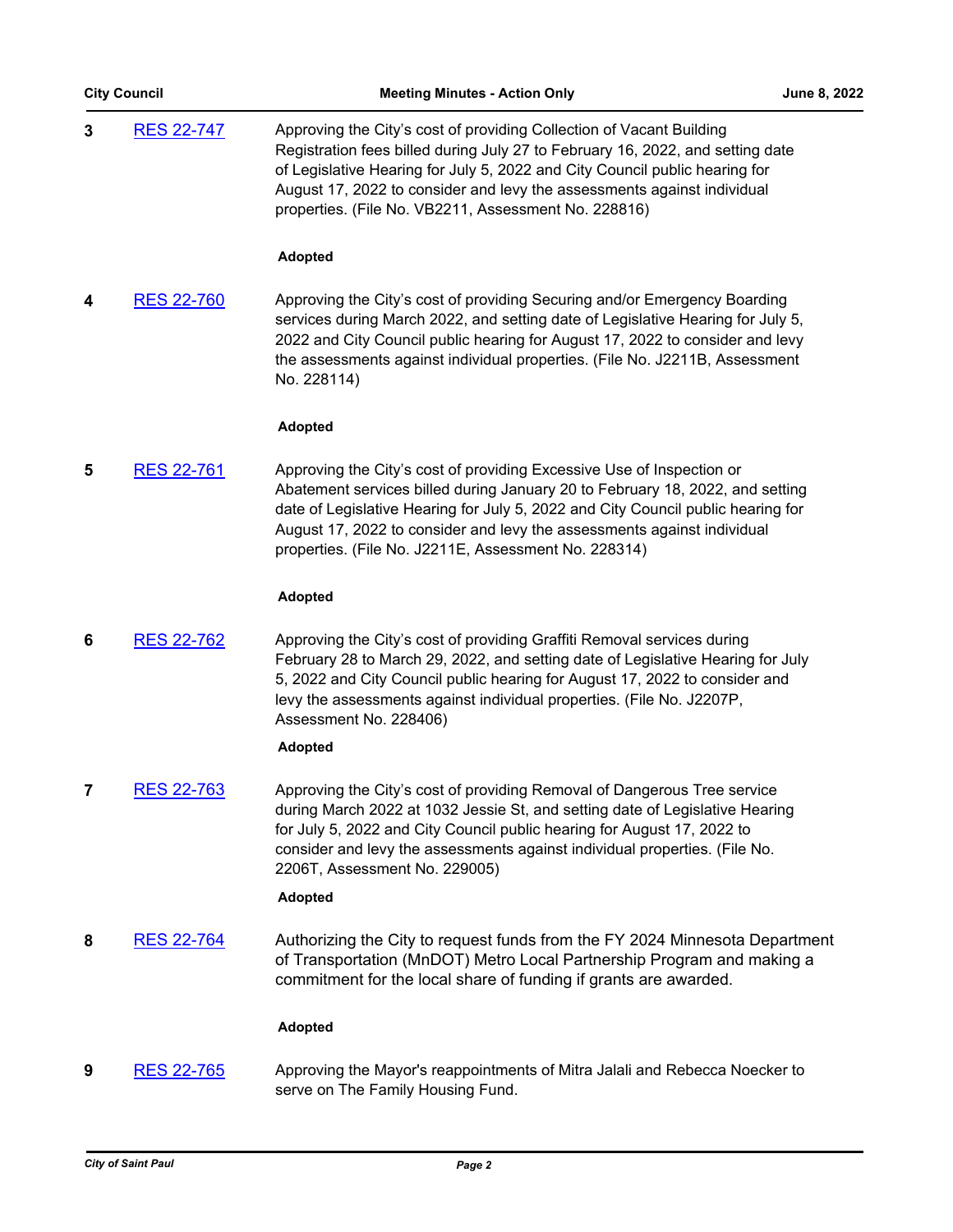# **Adopted**

| 10 | <b>RES 22-825</b> | Authorizing the City to enter into a License Agreement for Metro Transit Bus |  |
|----|-------------------|------------------------------------------------------------------------------|--|
|    |                   | Pad Improvements at the Arlington Hills Community Center.                    |  |

# **Adopted**

**11** [RES 22-833](http://stpaul.legistar.com/gateway.aspx?m=l&id=/matter.aspx?key=41902) Authorizing the Department of Public Works to enter into a statewide mutual aid agreement jointly with other government municipalities and entities.

# **Adopted**

**12** [RES 22-834](http://stpaul.legistar.com/gateway.aspx?m=l&id=/matter.aspx?key=41903) Authorizing the Department of Public Works to enter into a statewide mutual aid agreement jointly with other government municipalities and entities for the leasing of equipment.

#### **Adopted**

**13** [RES 22-841](http://stpaul.legistar.com/gateway.aspx?m=l&id=/matter.aspx?key=41912) Preliminary Order setting the date of a public hearing for July 13th, 2022 to consider the construction of the Capital City Bikeway project and acquisition of necessary property rights.

#### **Adopted**

**14** [RES 22-848](http://stpaul.legistar.com/gateway.aspx?m=l&id=/matter.aspx?key=41921) Approving assessment costs and setting date of City Council public hearing to ratify the assessment for installation of a fire protection system at the Minnesota Transportation Museum at 193 Pennsylvania Ave. E., covering Bay A of the building. (Project No. FP2021-01, Assessment No. 217100).

# **Adopted**

**15** [RES 22-850](http://stpaul.legistar.com/gateway.aspx?m=l&id=/matter.aspx?key=41924) Establishing the rate of pay for Assistant Division Manager - Saint Paul Regional Water Services in Grade 025 of EG 09, Saint Paul Supervisors Organization (SPSO).

#### **Laid Over to June 15, 2022**

Yea: 6 - Councilmember Brendmoen, Councilmember Thao, Councilmember Tolbert, Councilmember Noecker, Councilmember Prince and Councilmember Jalali

**Nay:** 0

**Absent:** 1 - Councilmember Yang

**16** [RES 22-857](http://stpaul.legistar.com/gateway.aspx?m=l&id=/matter.aspx?key=41933) Approving the City's cost of providing Collection of Delinquent Garbage Bills for service during January to March 2022, and setting date of legislative hearing for July 7, 2022 and City Council public hearing for August 17, 2022 to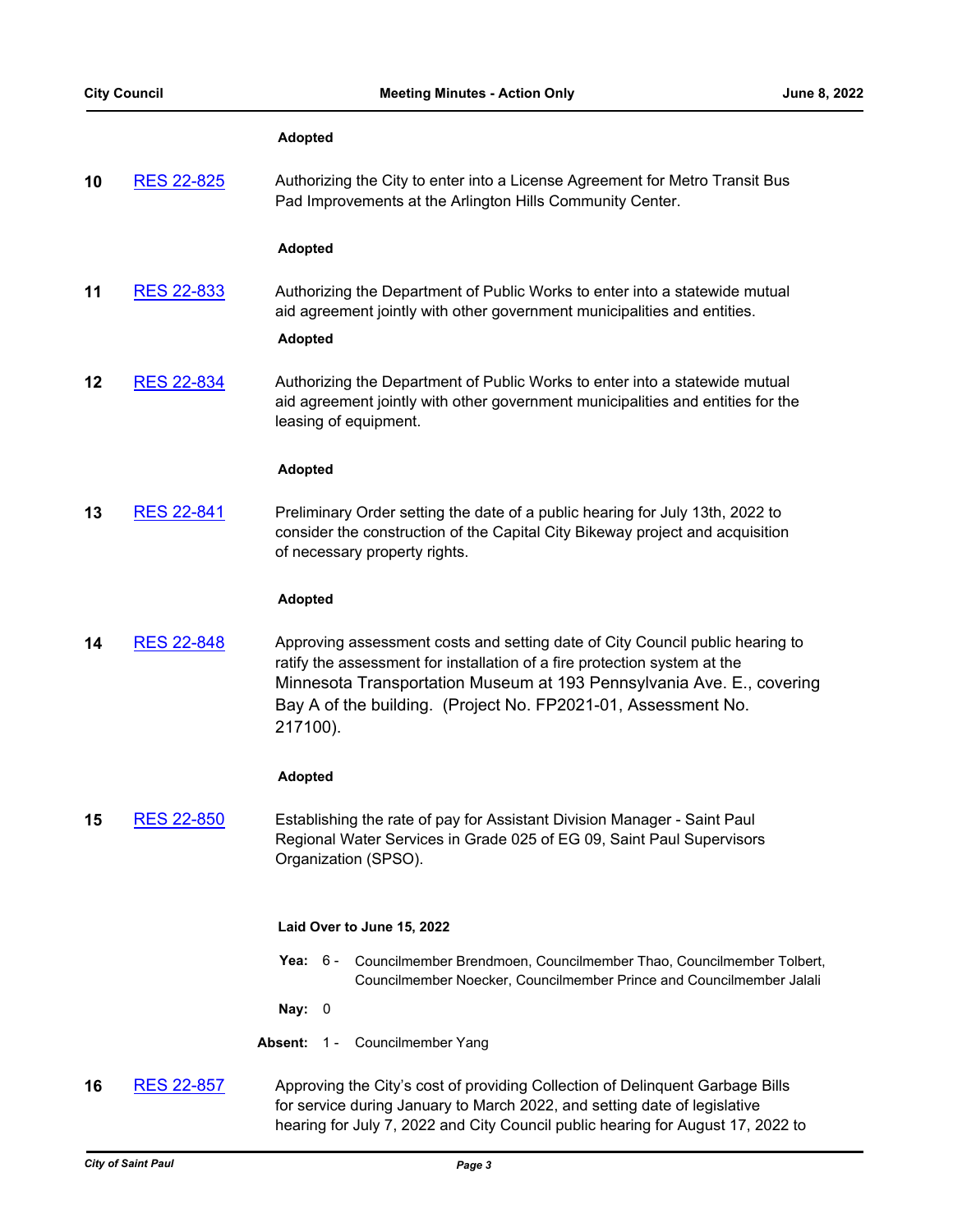consider and levy the assessments against individual properties. (File No. CG2202A1, Assessment No. 220105)

# **Adopted**

**17** [RES 22-859](http://stpaul.legistar.com/gateway.aspx?m=l&id=/matter.aspx?key=41935) Approving the City's cost of providing Collection of Delinquent Garbage Bills for service during January to March 2022, and setting date of legislative hearing for July 7, 2022 and City Council public hearing for August 17, 2022 to consider and levy the assessments against individual properties. (File No. CG2202A2, Assessment No. 220106)

#### **Adopted**

**18** [RES 22-860](http://stpaul.legistar.com/gateway.aspx?m=l&id=/matter.aspx?key=41936) Approving the City's cost of providing Collection of Delinquent Garbage Bills for service during January to March 2022, and setting date of legislative hearing for July 7, 2022 and City Council public hearing for August 17, 2022 to consider and levy the assessments against individual properties. (File No. CG2202A3, Assessment No. 220107)

#### **Adopted**

**19** [RES 22-863](http://stpaul.legistar.com/gateway.aspx?m=l&id=/matter.aspx?key=41940) Accepting a dedication of easement for public sewer purposes from Independent School District No. 625 as part of the improvement and expansion of the American Indian Magnet School site.

#### **Adopted**

**20** [RES 22-865](http://stpaul.legistar.com/gateway.aspx?m=l&id=/matter.aspx?key=41942) Approving the use of grant funds through the Ward 5 neighborhood STAR year-round program for Abogados Cafe.

#### **Adopted**

**21** [RES 22-837](http://stpaul.legistar.com/gateway.aspx?m=l&id=/matter.aspx?key=41907) Approving the Maintenance Labor Agreement (May 1, 2022 - April 30, 2025) between the City of Saint Paul and the Bricklayers and Allied Craftworkers Local Union 1 Minnesota/North Dakota.

# **Adopted**

**22** [RES 22-838](http://stpaul.legistar.com/gateway.aspx?m=l&id=/matter.aspx?key=41909) Approving the Memorandum of Agreement for the 2022 Wage and Fringe Adjustment (June 1, 2022) for the Sprinkler Fitters Local Union No. 417. **Adopted**

# **FOR DISCUSSION**

**23** [CO 22-41](http://stpaul.legistar.com/gateway.aspx?m=l&id=/matter.aspx?key=41965) Administering the oath of office to Angie Wiese, Director of Safety & Inspections; Andy Rodriguez, Director of Parks & Recreation; Christian Deloia, Interim Director of Technology & Communications; and Jeremy Ellison, Interim Chief of Police.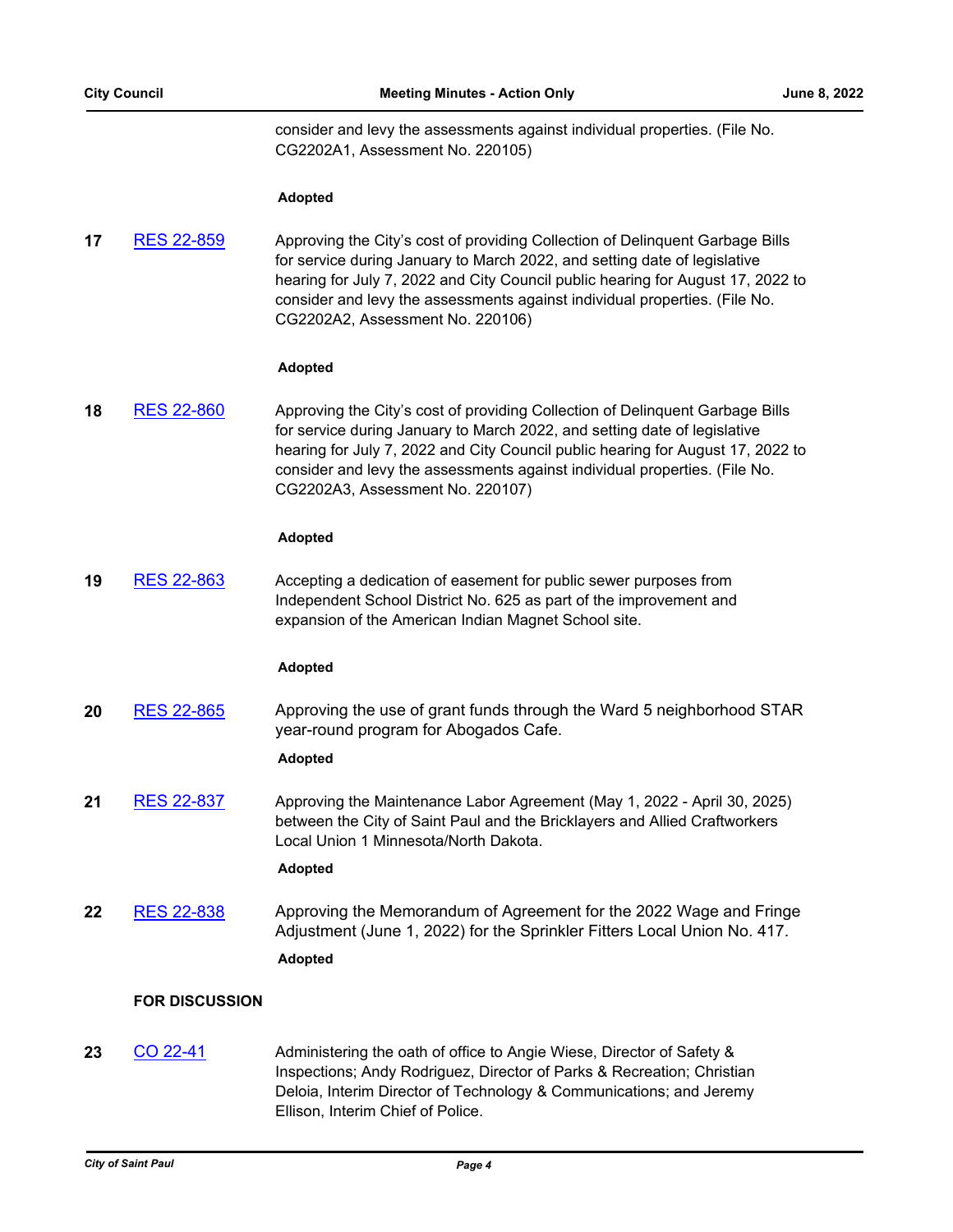# **Received and Filed**

# **ORDINANCES**

**An ordinance is a city law enacted by the City Council. It is read at three separate council meetings and becomes effective after passage by the Council and 30 days after publication in the Saint Paul Legal Ledger. Public hearings on ordinances are held at the second reading.**

# **Final Adoption**

**24** [Ord 22-27](http://stpaul.legistar.com/gateway.aspx?m=l&id=/matter.aspx?key=41892) Approving an interim ordinance requesting a Planning Commission study to undertake a zoning study of non-conventional residential housing unit products.

#### **Adopted**

- **Yea:** Councilmember Brendmoen, Councilmember Thao, Councilmember Tolbert, Councilmember Noecker, Councilmember Prince and Councilmember Jalali Yea:  $6 -$
- **Nay:** 0
- **Absent:** 1 Councilmember Yang

# **PUBLIC HEARINGS**

**Live testimony is limited to two minutes for each person. See below for optional ways to testify.**

25 [Ord 22-26](http://stpaul.legistar.com/gateway.aspx?m=l&id=/matter.aspx?key=41851) Amending Section 409.07 of the Legislative Code to allow Sunday sales in micro-distilleries.

#### **Laid over to June 15, 2022 for Adoption**

Yea: 6 - Councilmember Brendmoen, Councilmember Thao, Councilmember Tolbert, Councilmember Noecker, Councilmember Prince and Councilmember Jalali

**Nay:** 0

- **Absent:** 1 Councilmember Yang
- **26** [Ord 22-28](http://stpaul.legistar.com/gateway.aspx?m=l&id=/matter.aspx?key=41931) Amending Chapter 2.02 of the Administrative Code pertaining to the duties of the Office of Financial Empowerment; authorizing support for early learning.

# **Laid over to June 15, 2022 for Adoption**

Yea: 6 - Councilmember Brendmoen, Councilmember Thao, Councilmember Tolbert, Councilmember Noecker, Councilmember Prince and Councilmember Jalali

**Nay:** 0

- Absent: 1 Councilmember Yang
- **27** [RES PH 22-153](http://stpaul.legistar.com/gateway.aspx?m=l&id=/matter.aspx?key=41911) Approving the application of El Burrito Mercado for three sound level variances in order to present live music on certain Thursdays, Saturdays and Sundays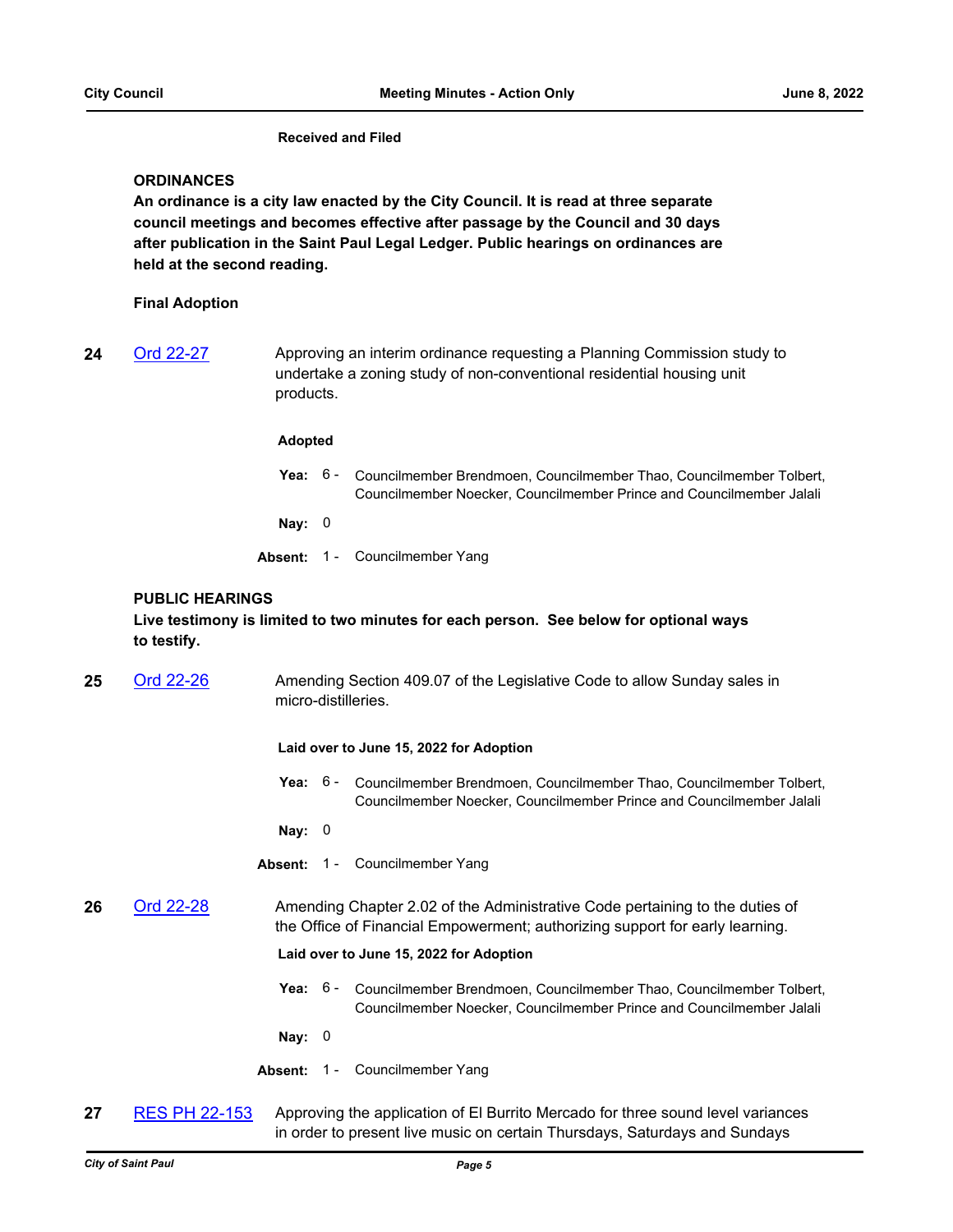for a Summer Music Series en La Placita beginning Thursday, June 23 through Sunday, August 28, 2022 at the El Burrito LaPlacita Patio space at 175 Cesar Chavez Street.

#### **Adopted**

Yea: 6 - Councilmember Brendmoen, Councilmember Thao, Councilmember Tolbert, Councilmember Noecker, Councilmember Prince and Councilmember Jalali

**Nay:** 0

**Absent:** 1 - Councilmember Yang

# **LEGISLATIVE HEARING ITEM FOR DISCUSSION**

**30** [RLH RR 22-23](http://stpaul.legistar.com/gateway.aspx?m=l&id=/matter.aspx?key=41598) Ordering the rehabilitation or razing and removal of the structures at 587 COOK AVENUE EAST within fifteen (15) days after the June 8, 2022, City Council Public Hearing. (Refers back to June 28, 2022 pending \$5,000 performance deposit is posted)

#### **Adopted As Amended (remove within 15 days)**

# **LEGISLATIVE HEARING CONSENT AGENDA**

**Items listed under the Consent Agenda will receive a combined public hearing and be enacted by one motion with no separate discussion. Items may be removed from the Consent Agenda for a separate public hearing and discussion if desired.**

# **Approval of the Consent Agenda**

#### **Legislative Hearing Consent Agenda Adopted As Amended**

Yea: 6 - Councilmember Brendmoen, Councilmember Thao, Councilmember Tolbert, Councilmember Noecker, Councilmember Prince and Councilmember Jalali

**Nay:** 0

**Absent:** 1 - Councilmember Yang

28 [RLH TA 22-143](http://stpaul.legistar.com/gateway.aspx?m=l&id=/matter.aspx?key=41587) Ratifying the Appealed Special Tax Assessment for property at 802 CASE AVENUE. (File No. J2219A, Assessment No. 228519)

# **Adopted**

**29** [RLH RR 22-22](http://stpaul.legistar.com/gateway.aspx?m=l&id=/matter.aspx?key=41597) Ordering the rehabilitation or razing and removal of the structures at 1508 COMO AVENUE within fifteen (15) days after the June 8, 2022, City Council Public Hearing. (Refers to June 28, 2022 Legislative Hearing)

# **Referred to June 28, 2022 Legislative Hearing**

Yea: 6 - Councilmember Brendmoen, Councilmember Thao, Councilmember Tolbert, Councilmember Noecker, Councilmember Prince and Councilmember Jalali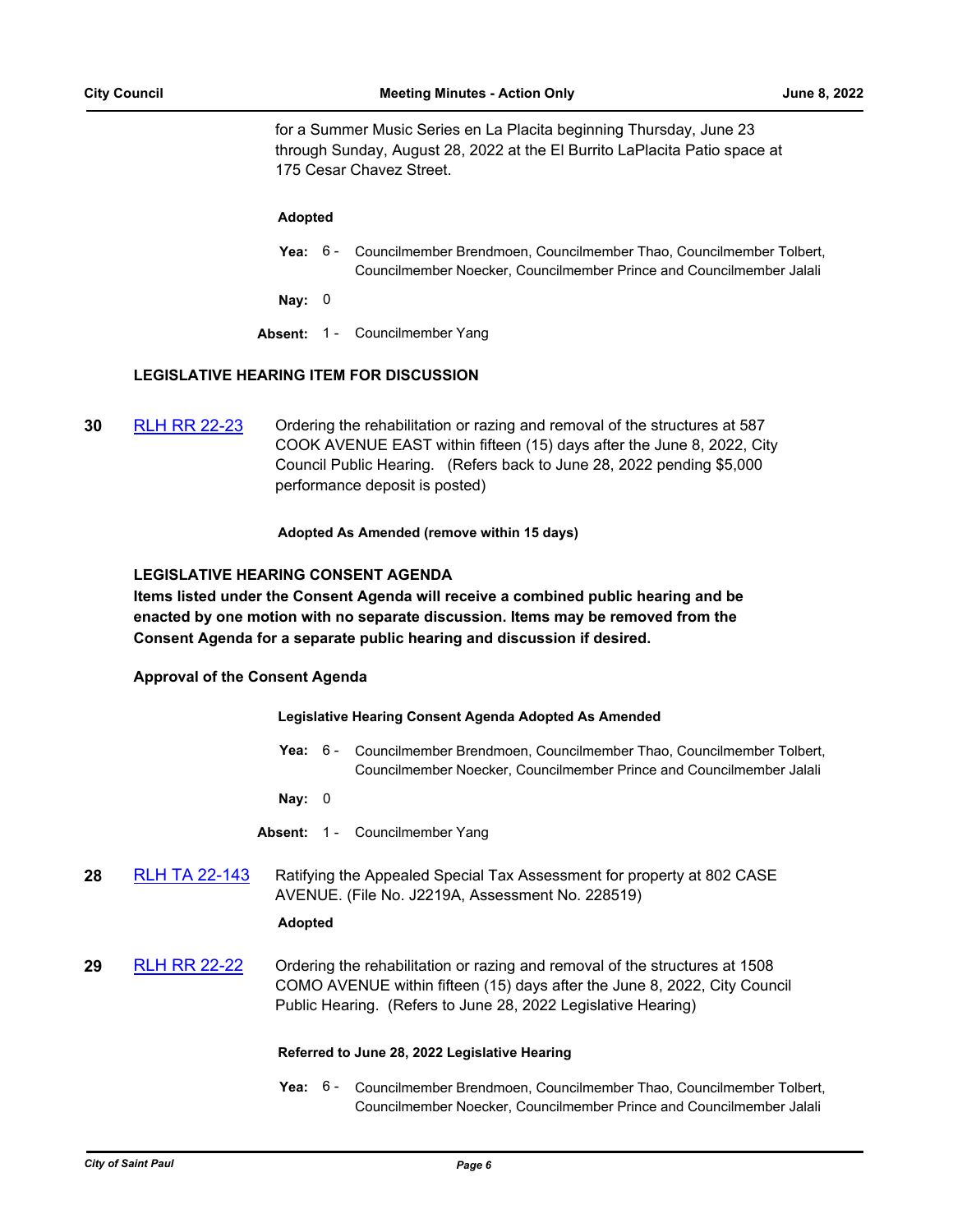#### **Nay:** 0

- **Absent:** 1 Councilmember Yang
- **31** [RLH TA 22-125](http://stpaul.legistar.com/gateway.aspx?m=l&id=/matter.aspx?key=41518) Deleting the Appealed Special Tax Assessment for property at 1003 EDMUND AVENUE. (File No. J2219A, Assessment No. 228519)

# **Adopted**

**32** [RLH TA 22-191](http://stpaul.legistar.com/gateway.aspx?m=l&id=/matter.aspx?key=41814) Ratifying the Appealed Special Tax Assessment for property at 1654 EDMUND AVENUE. (File No. J2218A, Assessment No. 228518)

#### **Adopted**

- **33** [RLH TA 22-128](http://stpaul.legistar.com/gateway.aspx?m=l&id=/matter.aspx?key=41525) Ratifying the Appealed Special Tax Assessment for property at 179 FAIRVIEW AVENUE SOUTH. (File No. J2219A, Assessment No. 228519) **Adopted**
- **34** [RLH CO 22-2](http://stpaul.legistar.com/gateway.aspx?m=l&id=/matter.aspx?key=41520) Appeal of Eva Stites to a Correction Order and Appointment Letter at 1099 GERANIUM AVENUE EAST.

#### **Adopted**

**35** [RLH VO 22-15](http://stpaul.legistar.com/gateway.aspx?m=l&id=/matter.aspx?key=41801) Appeal of Jasmine Parker to a Revocation of Fire Certificate of Occupancy and Order to Vacate at 394 HOPE STREET.

#### **Adopted**

**36** [RLH TA 22-162](http://stpaul.legistar.com/gateway.aspx?m=l&id=/matter.aspx?key=41665) Ratifying the Appealed Special Tax Assessment for property at 310 LAWSON AVENUE EAST. (File No. J2218A, Assessment No. 228518)

# **Adopted**

**37** [RLH TA 22-156](http://stpaul.legistar.com/gateway.aspx?m=l&id=/matter.aspx?key=41641) Ratifying the Appealed Special Tax Assessment for property at 884 MOUND STREET. (File No. CG2201A3, Assessment No. 220102)

# **Adopted**

**38** [RLH VBR 22-29](http://stpaul.legistar.com/gateway.aspx?m=l&id=/matter.aspx?key=41960) Appeal of Scott Bradley to a Vacant Building Registration Notice at 820 OCEAN STREET.

#### **Public Hearing Continued to June 22, 2022**

Yea: 6 - Councilmember Brendmoen, Councilmember Thao, Councilmember Tolbert, Councilmember Noecker, Councilmember Prince and Councilmember Jalali

**Nay:** 0

- Absent: 1 Councilmember Yang
- **39** [RLH TA 22-203](http://stpaul.legistar.com/gateway.aspx?m=l&id=/matter.aspx?key=41904) Amending Council File RLH AR 21-42 to delete the assessment for Collection of Delinquent Garbage Bills for services during October to December 2020 at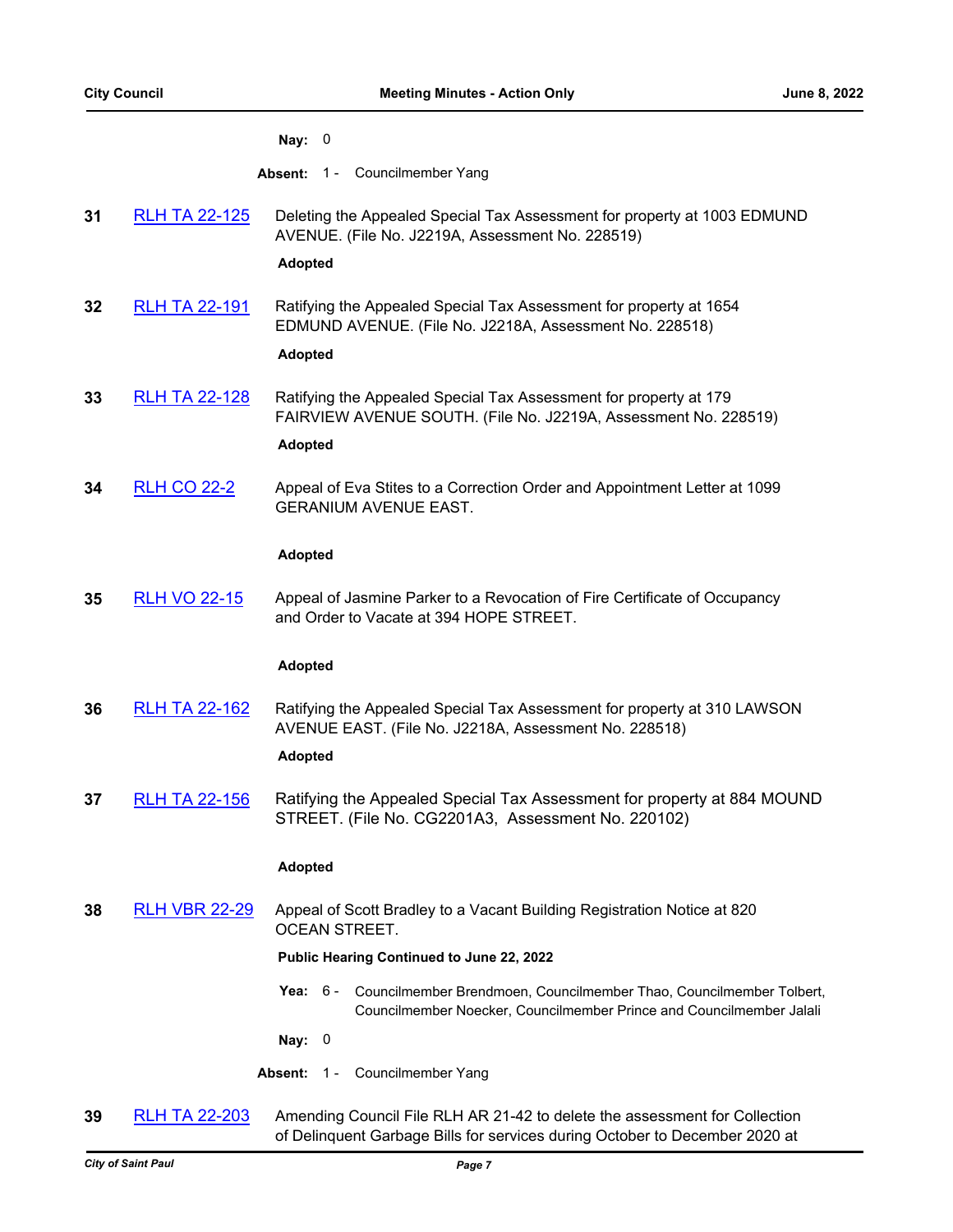161 PENNSYLVANIA AVENUE WEST. (File No. CG2101A6, Assessment No. 210105)

#### **Adopted**

**40** [RLH TA 22-157](http://stpaul.legistar.com/gateway.aspx?m=l&id=/matter.aspx?key=41644) Deleting the Appealed Special Tax Assessment for property at 1492 PORTLAND AVENUE. (File No. J2219A, Assessment No. 228519)

#### **Adopted**

**41** [RLH TA 22-108](http://stpaul.legistar.com/gateway.aspx?m=l&id=/matter.aspx?key=41442) Deleting the Appealed Special Tax Assessment for property at 792 ROSE AVENUE EAST. (File No. J2219A, Assessment No. 228519)

#### **Adopted**

**42** [RLH TA 22-109](http://stpaul.legistar.com/gateway.aspx?m=l&id=/matter.aspx?key=41445) Ratifying the Appealed Special Tax Assessment for property at 792 ROSE AVENUE EAST. (File No. J2218A, Assessment No. 228518)

# **Adopted**

**43** [RLH TA 22-150](http://stpaul.legistar.com/gateway.aspx?m=l&id=/matter.aspx?key=41615) Ratifying the Appealed Special Tax Assessment for property at 1707 ROSE AVENUE EAST. (File No. J2219A, Assessment No. 228519) (Public hearing continued to October 19, 2022)

#### **Public Hearing Continued to October 19, 2022**

- Yea: 6 Councilmember Brendmoen, Councilmember Thao, Councilmember Tolbert, Councilmember Noecker, Councilmember Prince and Councilmember Jalali
- **Nay:** 0
- **Absent:** 1 Councilmember Yang
- **44** [RLH TA 22-184](http://stpaul.legistar.com/gateway.aspx?m=l&id=/matter.aspx?key=41769) Ratifying the Appealed Special Tax Assessment for property at 532 SHERBURNE AVENUE. (File No. J2219A, Assessment No. 228519) (Public hearing continued to October 12, 2022)

#### **Public Hearing Continued to October 12, 2022**

- Yea: 6 Councilmember Brendmoen, Councilmember Thao, Councilmember Tolbert, Councilmember Noecker, Councilmember Prince and Councilmember Jalali
- **Nay:** 0
- **Absent:** 1 Councilmember Yang

# **45** [RLH RR 22-19](http://stpaul.legistar.com/gateway.aspx?m=l&id=/matter.aspx?key=41476) Ordering the rehabilitation or razing and removal of the structures at 694 SHERBURNE AVENUE within fifteen (15) days after the May 25, 2022, City Council Public Hearing. (To refer to June 14, 2022 Legislative Hearing)

#### **Referred to June 14, 2022 Legislative Hearing**

Yea: 6 - Councilmember Brendmoen, Councilmember Thao, Councilmember Tolbert, Councilmember Noecker, Councilmember Prince and Councilmember Jalali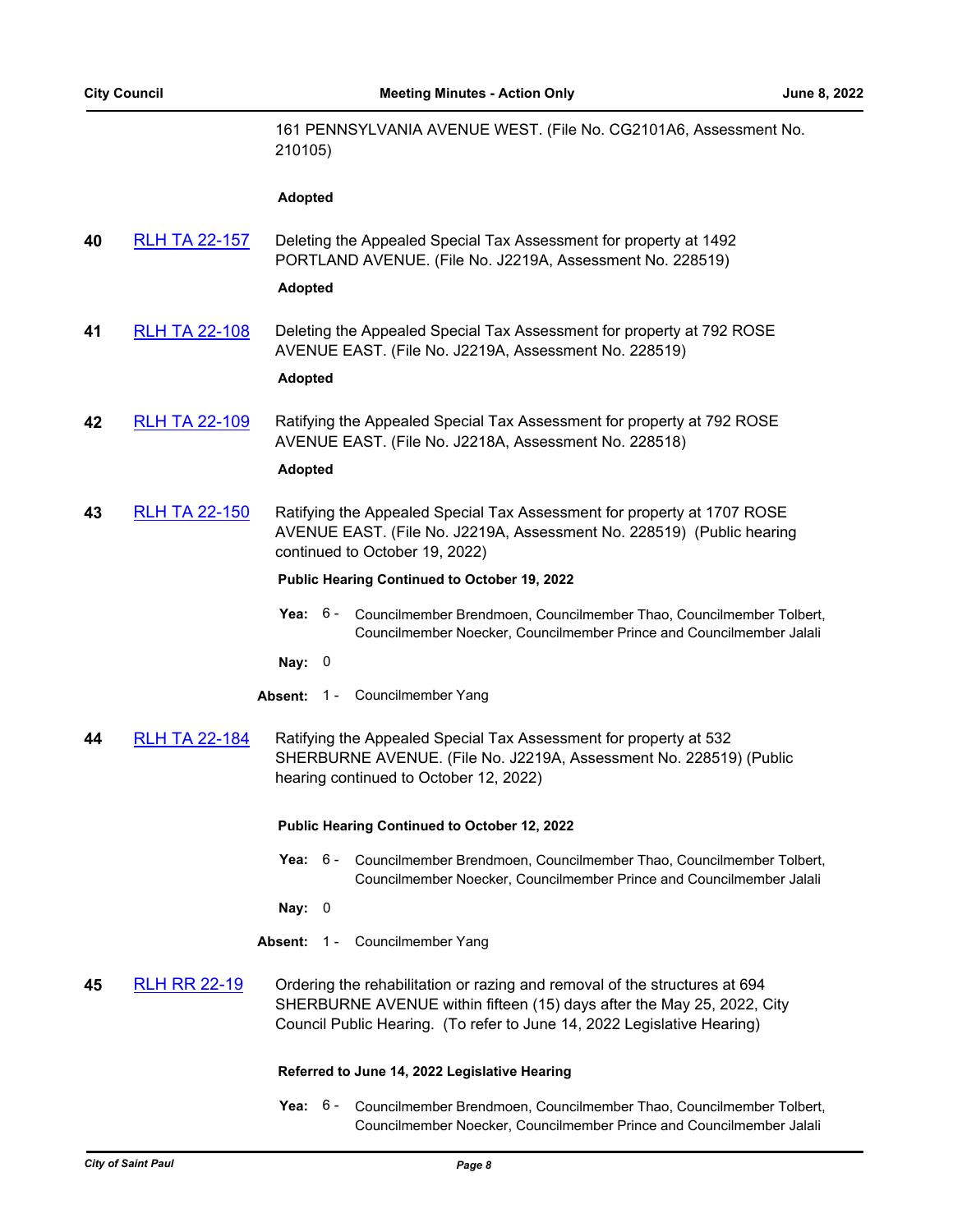#### **Nay:** 0

**Absent:** 1 - Councilmember Yang

**46** [RLH RR 22-24](http://stpaul.legistar.com/gateway.aspx?m=l&id=/matter.aspx?key=41599) Ordering the rehabilitation or razing and removal of the structures at 1457 THIRD STREET EAST within fifteen (15) days after the June 8, 2022, City Council Public Hearing. (To refer to June 14, 2022 Legislative Hearing)

# **Referred June 14, 2022 Legislative Hearing**

- Yea: 6 Councilmember Brendmoen, Councilmember Thao, Councilmember Tolbert, Councilmember Noecker, Councilmember Prince and Councilmember Jalali
- **Nay:** 0
- **Absent:** 1 Councilmember Yang
- **47** [RLH AR 22-42](http://stpaul.legistar.com/gateway.aspx?m=l&id=/matter.aspx?key=41473) Ratifying the assessments for Sewer Repair in Right of Way during November 2021 at 647 THOMAS AVE. (File No. J2221A, Assessment No. 228522)

# **Adopted**

**48** [RLH AR 22-39](http://stpaul.legistar.com/gateway.aspx?m=l&id=/matter.aspx?key=41469) Ratifying the assessments for Property Clean Up services during January 13 to 14, 2022. (File No. J2218A, Assessment No. 228518)

# **Adopted**

**49** [RLH AR 22-40](http://stpaul.legistar.com/gateway.aspx?m=l&id=/matter.aspx?key=41471) Ratifying the assessments for Property Clean Up services during January 11 to 31, 2022. (File No. J2219A, Assessment No. 228519)

# **Adopted**

**50** [RLH AR 22-41](http://stpaul.legistar.com/gateway.aspx?m=l&id=/matter.aspx?key=41472) Ratifying the assessments for Equipment and Labor for Clean Up services during November to December 2021. (File No. J2220A, Assessment No. 228521)

# **Adopted**

# **ADJOURNMENT**